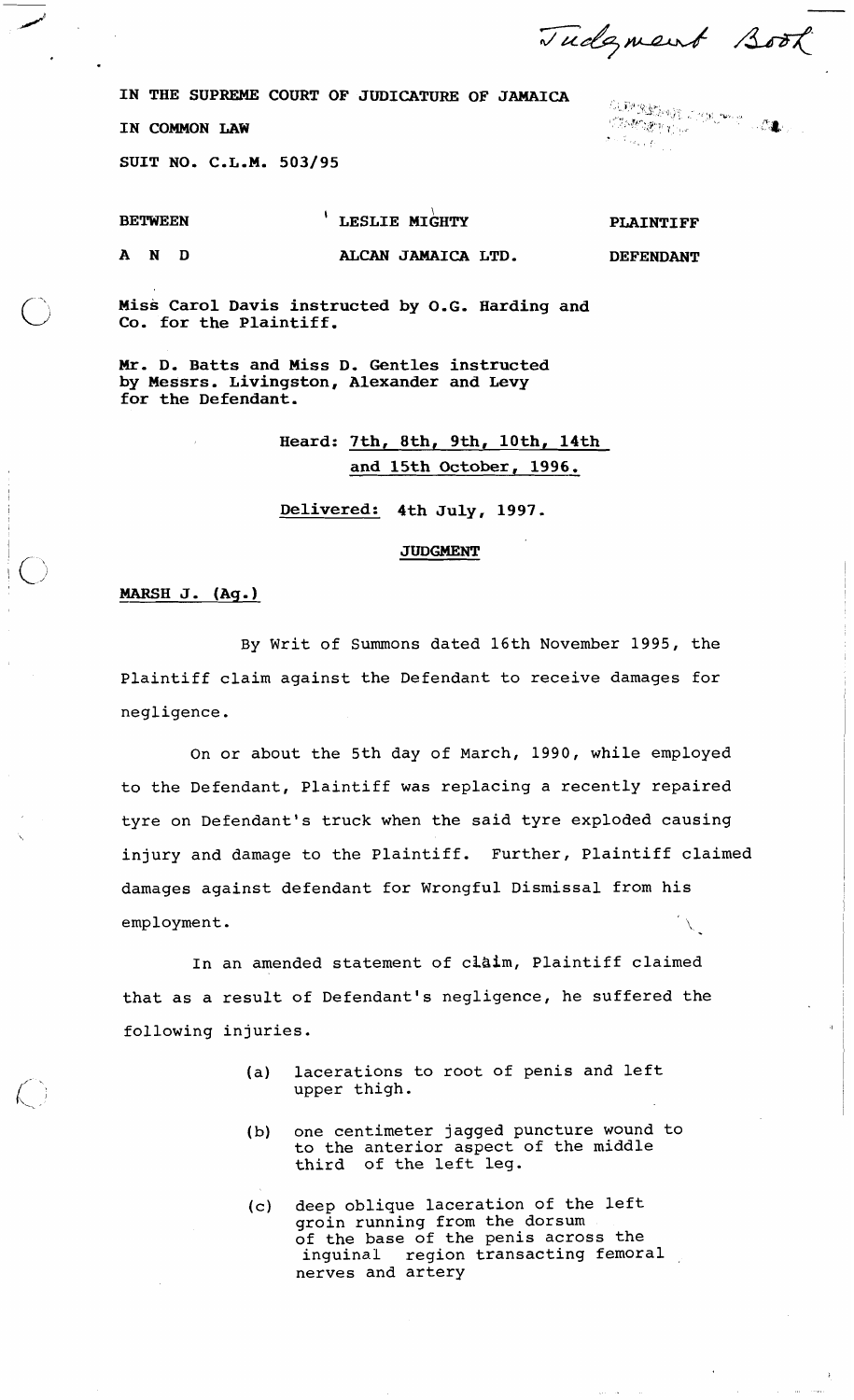- (d) amputation of terminal phalanx of right ring finger.
- (e) Two centimeter longithdural laceration to the dorsum of the terminal phalanx of the right middle finger.
- (f) undisplaced midshaft fracture of left tibia.
- (g) fracture of the terminal phalanges of the ring and middle fingers.
- (h) weakness, numbness and wasting or quadriceps in both legs
- (i) loss of **bufk.:** and sensation in left leg.
- (j) area of induration on left side of penis;
- **(k)** weak erections and left lateral deviation of penis;
- (1) 30% loss of penile function.

The Plaintiff further claimed that Defendant wrongfully terminated his contract of employment and/or wrongfully refused to employ the Plaintiff from and after May 24, 1992.

Appearance was entered on behalf of the Defence on 8th December, 1995.

Interlocutory Judgment in default of Defence was entered on the 2nd of February, 1996.

The Plaintiff now proceeds to have his damages assessed. **PLAINTIFF'S CASE** 

The Plaintiff was employed to Defendant Company, first as a casual worker, then by promotion as a Trades Helper. He was engaged in tyre repairs and was being trained to assume position of full tyreman when the accident, which gave rise to this case occurred. But for this accident, it is contended, Plaintiff would have become a tyreman.

On the 5th March, 1990, Plaintiff and another of Defendant's employees were replacing a tyre (1200 x 24) tyre onto one of Defendant's trucks when he heard an explosion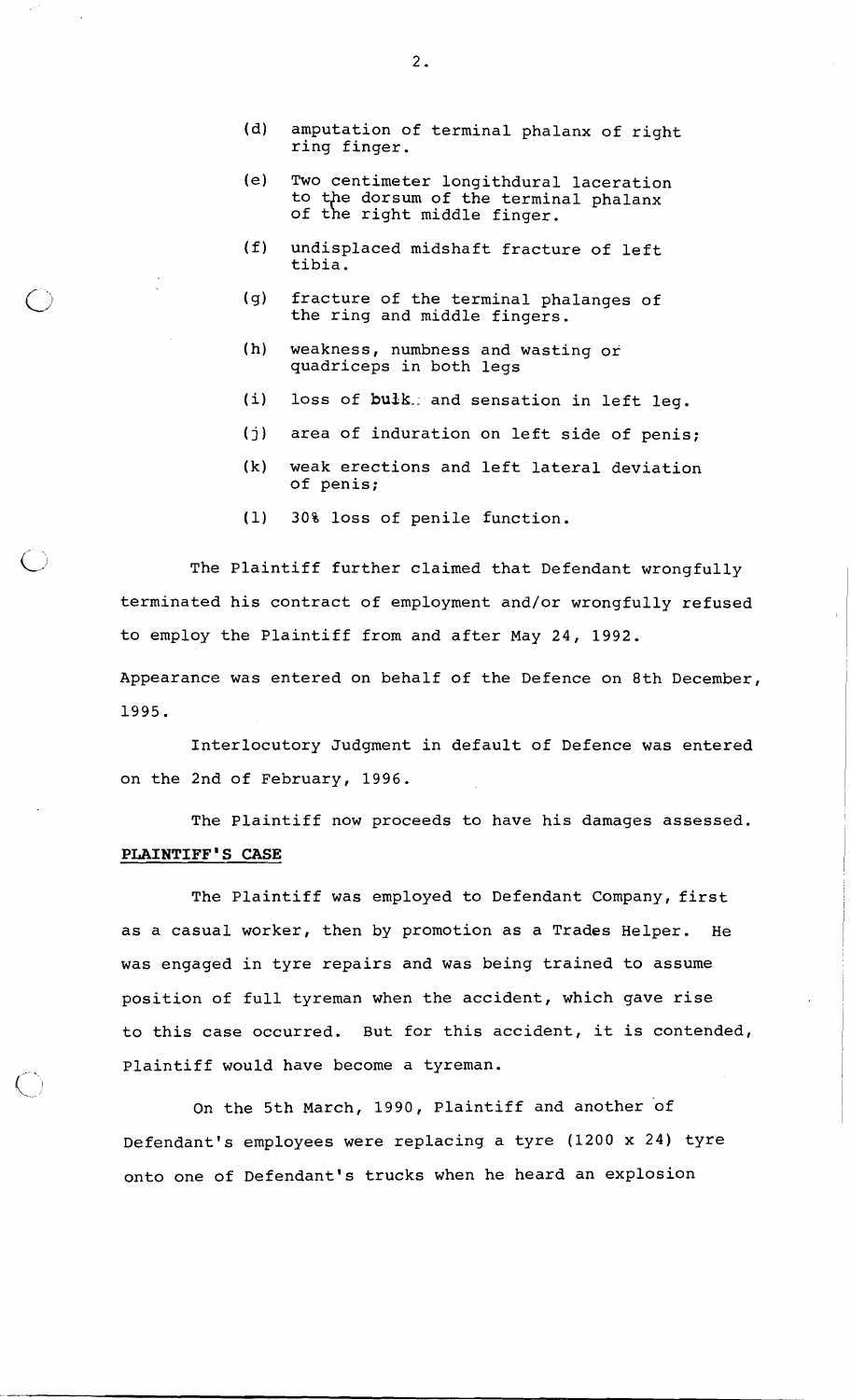Wage Rates Schedule, Alcan declaration, Statement of Earning and deductions for period ending 23rd May 1992 for plaintiff and a list of job rates were also part of this agreed bundle.

 $\mathbf{r}$ 

# **DEFENDANT'S CASE**

: Lloyd George Panton, Industrial and Community relations manager employed to Defendant and having personnel responsibilities at Defendant Company gave evidence for the defence.

In 1990, Plaintiff was employed to the Defendant as a Trades helper - one of the several categories of workers. Another category of worker was tyre repairman. Subsequent to describing Plaintiff as a Trades helper, witness corrected himself by reference to a document from Defendant Company which describes Plaintiff as a tyre repairman. This was the document - Employment History at Alcan - tendered in evidence.

Tyre repairman is higher category of employment than that of trades helper.

#### **SUBMISSIONS**

Mr. Batts submitted that there were many inconsistencies between pleadings and evidence produced by Plaintiff. Defendant **.a** had to prove that the injuries casued the loss of earnings as 'causation' was critical.

For wrongful dismissal, Plaintiff was only entitled to such notice pay as he would have been entitled to in law together with such other sums withheld as would have been due to him.

Plaintiff is therefore not entitled to any sum at all as he had been paid Vacation and end of service pay as indicated at p. .7 of the Agreed bundle - (Exhibit 1) **Fuller v. Revere Jamaica Uumina ~td.(1980) 31 W.I.R. 304.** Though Plaintiff was described in a company document as Tyre repairman, it was Plaintiff's own evidence that he was a tradeshelper and recieved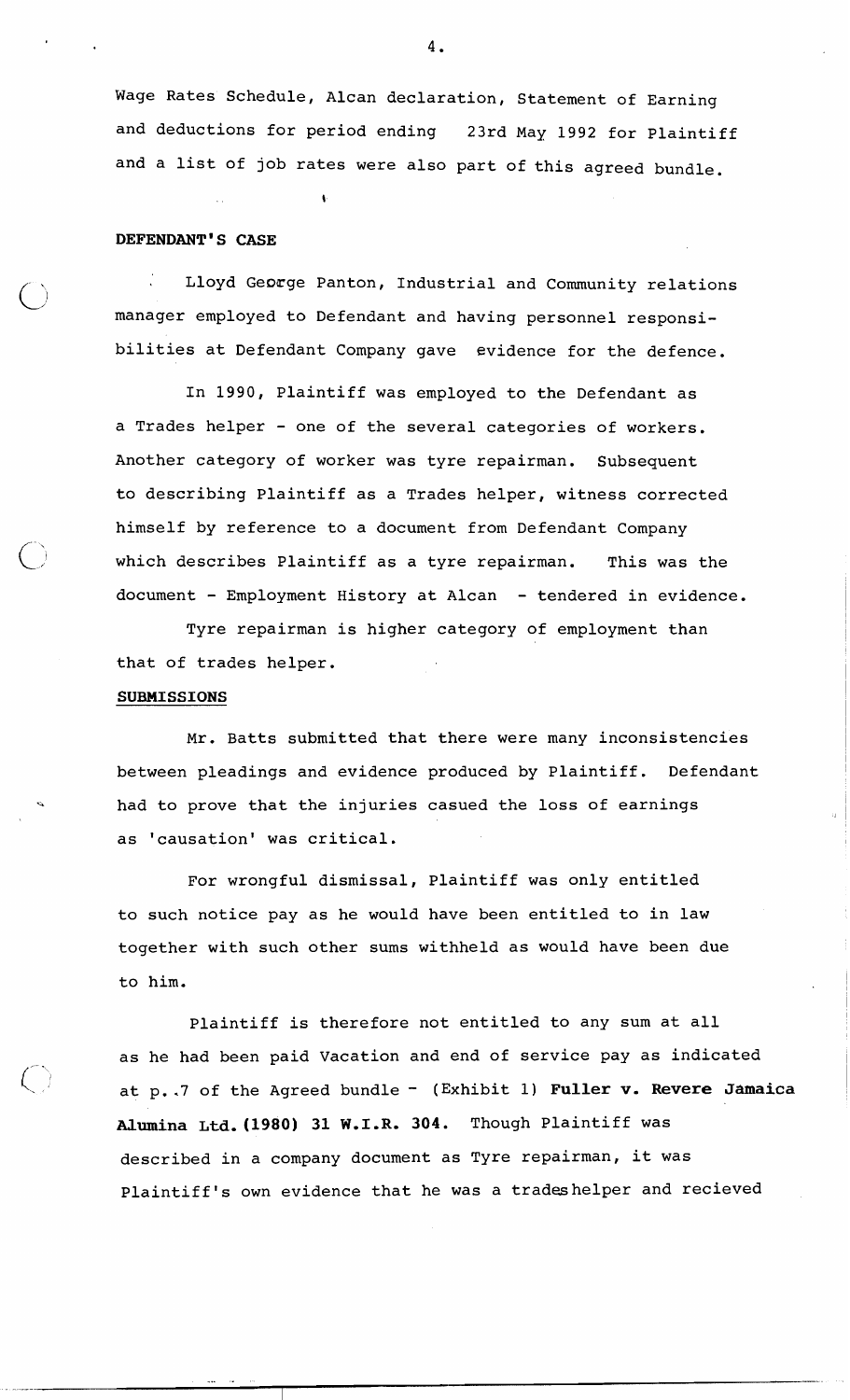and accepted a trades helper's pay up to time of accident.

Court was open to find that there was a mutual errorerror that Plaintiff was at time of accident a tyre repairman. Court also invited to use for purposes of computation the period March 1990 - April 1992 as period that Plaintiff was off work due to his injuries. The hourly rate to be used should be that relating to trades helper and not to tyre repairman. Several authorities were cited by Miss D. Gentles, appearing with Mr. Batts, as suggested guides in the computation of award of General Damages for the injuries Plaintiff received.

11

Miss Davis for plaintiff, in response, agreed with submissions that damages for breach of Contract for Wrongful dismissal were limited to contract alone and that Plaintiff's **7.** i.) entitlement would be for

- (i) notice pay
- (ii) end of service pay
- (iii) Vacation pay.

plaintiff had been short paid - referred to page 7 of Exhibit 1 (agreed bundle). However this was not being pursued. Re Claim for damages for Negligence

- (a) Pain, Suffering and loss of amenities
- (b) Loss of earnings

 $\sim$ 

Cases were cited as bases for possible awards to be made by the Court as General damages. However since these were no reported cases in which damages were ever awarded for injuries similar to these received by Plaintiff to his penis, Court should make an award, bearing in mind the seriousness of injuries to penis, that should be a benchmark and a substantial award.

A. Plaintiff's job classification on time of accident: There was some confusion of the job classification of plaintiff at the time of accident. Plaintiff stated that he was a trades helper who but'for this accident,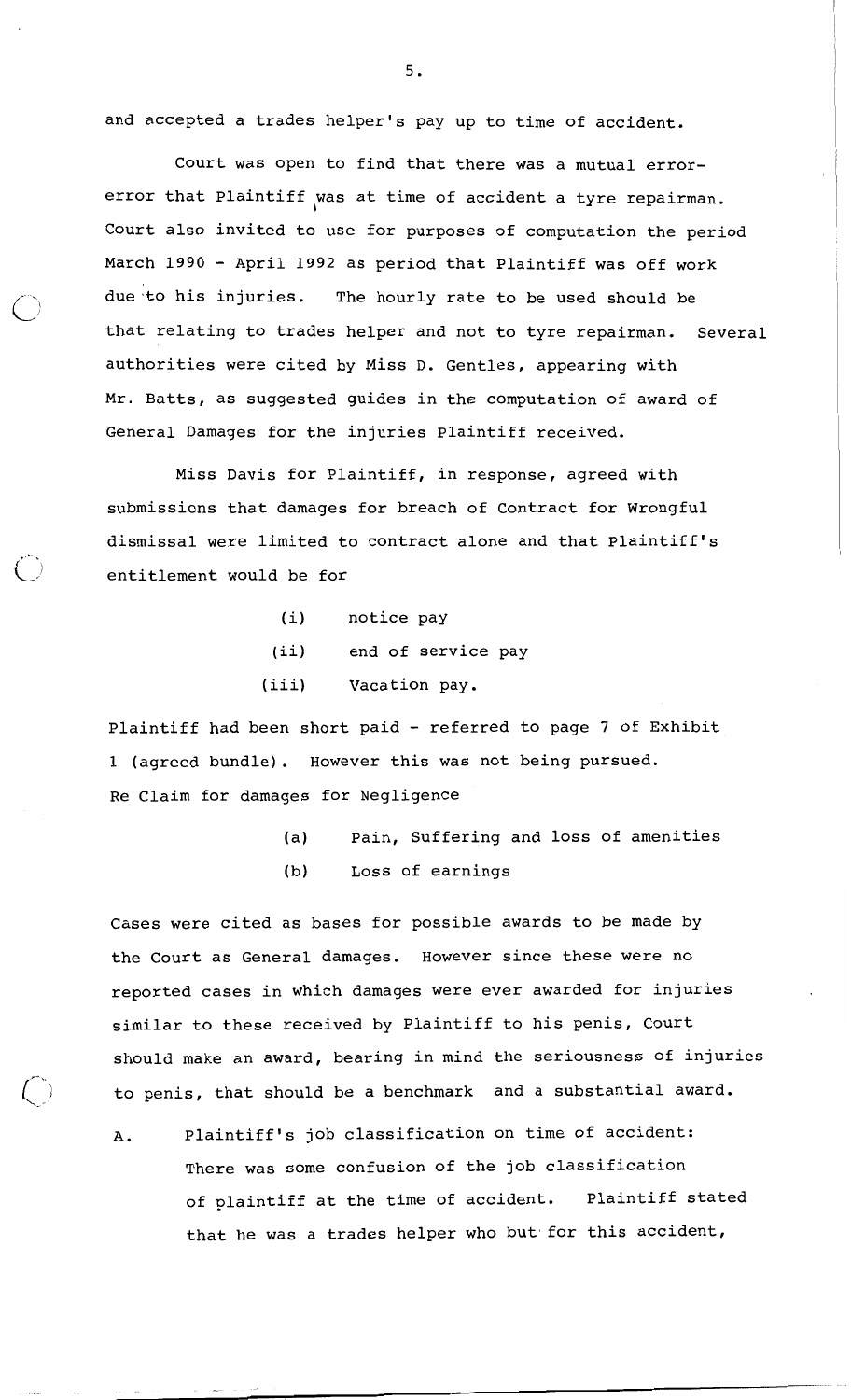- (iv) January 1993 December 1993 52 weeks at 40 hours per week at  $$41.24$  per hour =  $$85779.20$
- (v) Janpary 1994 March 1994 12 weeks at 40 hours per week at  $$43.30$  per hour=  $$20784.00$
- (vi) April 1994 June 1994 12 weeks at 40 hours per week at  $45.46$  per hour =  $$21820.80$
- (vii) July 1994 June 1995 52 weeks at 40 hours per week at \$92.17 per hour =  $$191,713.60$
- (viii) July 1995 March 1996 36 weeks at 40 hours per week at  $$112.05$  per hour =  $$161,352.00$ 
	- (ix) April 1996 October 14, 1996 26 weeks at 40 hours per week at  $$312.78$  per hour =  $$138091.20$

 $Total earned =$  \$704,825.60

From this is deducted 30% for taxes and statutory dues. Also deductible are amounts previously paid to Plaintiff as disability benefits.

Plaintiff admits that \$378.90 were paid to him weekly from December 1990 to June 1992. It seems reasonable to conclude that disability benefits would have ceased before June 1992. Consequently the period for which disability benefits were paid would be December 18, 1990 - May 18, 1992 eighteen (18) months at \$378.90 per week - 72 weeks at  $$378.90 = $27280.80$ 

Amount earned during relevant period = \$740,825.60 Less  $30\% = 222,235.20$ Less disability benefits  $=$  27,280.80 491,309.60  $=$ 

By way of mitigation, Plaintiff sold chicken and drinks, earning as profits during the relevant period \$243,580.00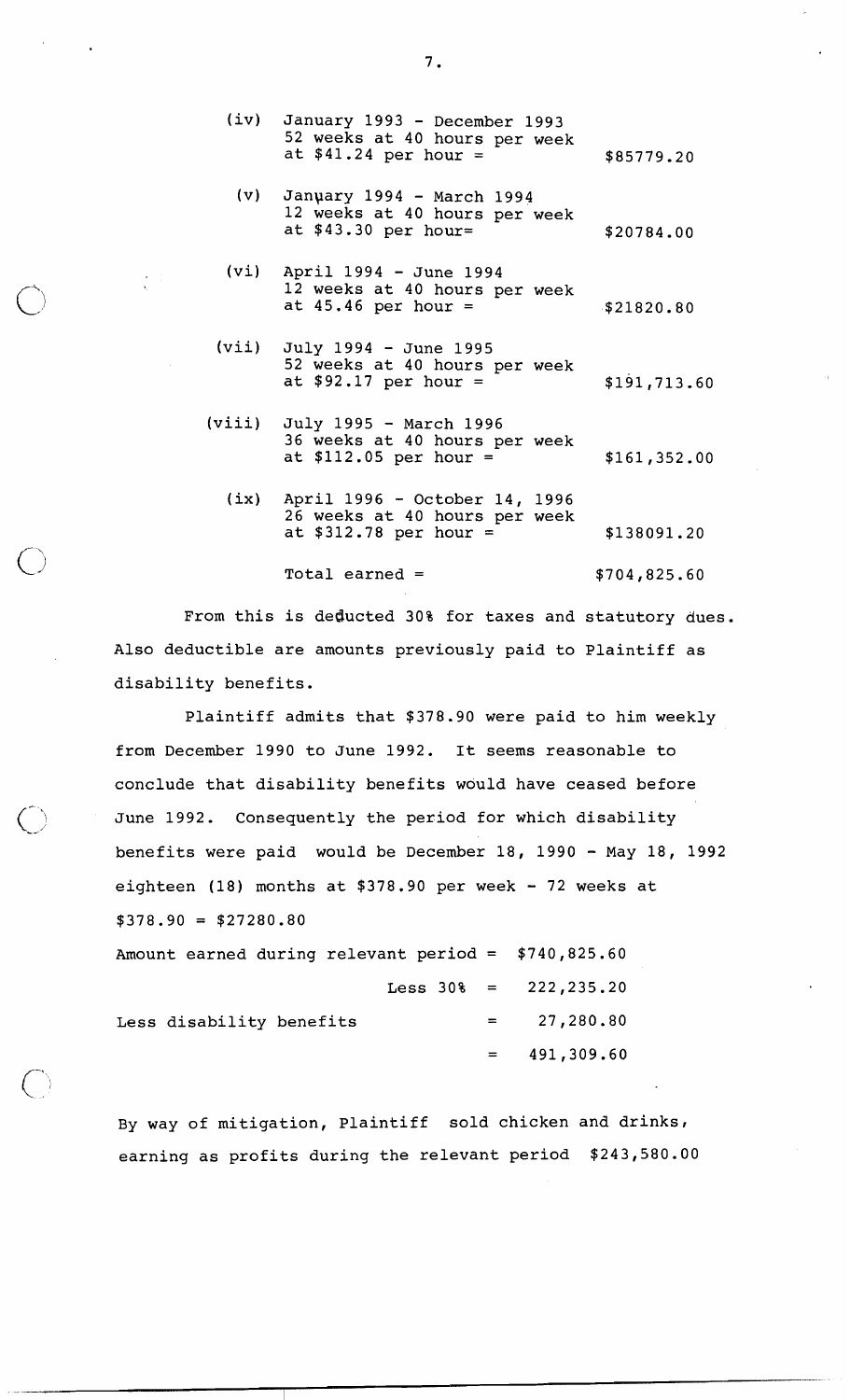Total loss of earnings therefore is

 $$491,309.60 - $243,580 = $247,729.60$ Cost of Medical reports was agreed at \$3750.00  $\overline{\phantom{a}}$ Damage to clothing was agreed at \$1665.00

Plaintiff's claim for cost of lunch when he visited the Phys'iotherapist is denied as this would be an expense which he would most likely have incurred even if the accident had not happened.

I have not been satisfied on a balance of probabilities that there was need to have employed a helper, as a result of the accident.

Plaintiff will therefore not be reimbursed for amount paid to helper. Helper's only function was to wash clothesno evidence as to why it was necessary to employ anyone to wash clothes, after the accident.

Special damages are therefore awarded as hereunder:-

$$
$247,729.60
$$
  
3,750.00  
1,665.00  

$$
3253,144.00
$$

I found that the injuries claimed by the Plaintiff were in fact received by him during the accident. The medical reports and his own testimony support the effect of the injuries received.

> (a) The injury to the penis presents a particular difficulty as no similar injury has been the subject of an award, alhtough there has been award for testicles damaged. The single case cited was French **v.** Langford December 2, 1994 Quantum Issue 1/95, 24th January, 1995

This is a case where the Plaintiff received a rnis is a case where the riaintiff fecerv<br>a bite to his glans penis – was off work a bite to his gians penis - was oll wor<br>for a month - injury healed with small ror a montn - injury nealed with small<br>residual scar - pain when penis was erect and Plaintiff had to forgo sex with his "long<br>standing partner" for three months. General standing partner" for three months. damages was E4,500; Special damages E311.00

 $\bf 8$  .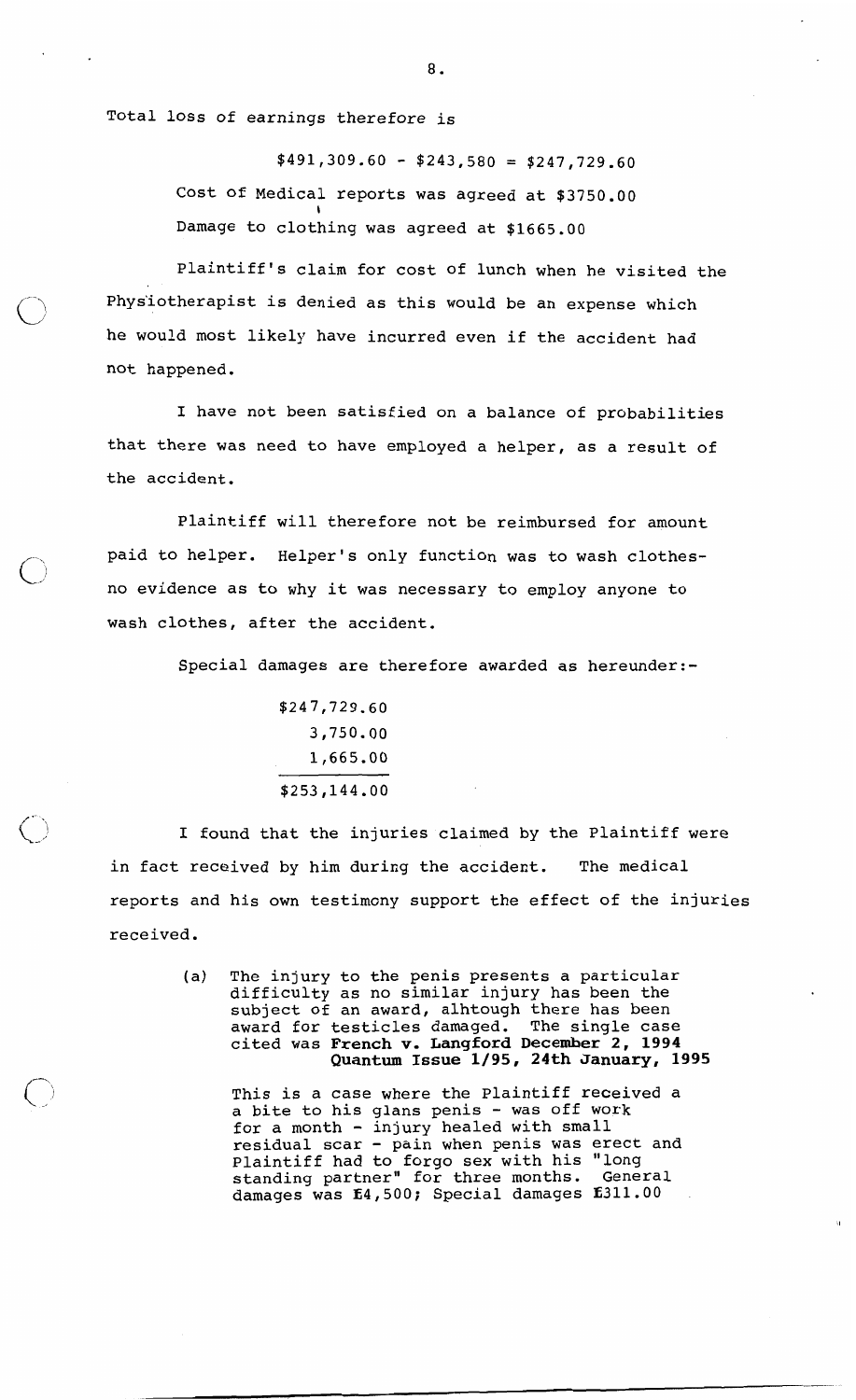Injury to penis of plaintiff in instant case was of considerable severity. Penis was cut so that....." could see vein and tube inside of it."

Plaintiff cont'ended that injury to penis affected his whole sex life as his penis had been cut in two up to the root.

He is unable to get an erection. This has "smashed" relationship with his "young lady" as that was now "on the rocks. "

His claim that there was a resultant inability to have an erection, violently contradicts the finding of Dr. Robert wan, Consultant Urologist, who in his report of 12th July 1996, state inter alia,

> "Overall his sexual performance has since his accident, although he complains this is not as good as it had been prior to the accident. His main complaint is of poor erections and deviation of the penis to the left during erections. I last examined him on 11/7/96 and this revealed some residual induration on the shaft of the penis which is most likely due to his injury.

As far as his urological problems are concerned I feel he has sustained an injury to his penis and that this has resulted in a 30% permanent loss of erectile function."

I accept Dr. Wan's professional opinion that Plaintiff has suffered a 30% permanent loss of.erectile function, and not Plaintiff's statement as to his impotence.

 $\circ$ 

- (b) Re fracture of left tibia leg was in cast for an undisclosed period in excess of the 16 days during which Plaintiff was hospitalized.
- (c) amputation of oblique slice of terminal phalanx of right ring finger.
- (d) fracture of ring and middle finger.

Dr. Warren Blake's follow up medical report dated September 20, 1993 assessed total permanent disability as a result of the injuries to left leg as equating to 5% of the extremity and 2% of the whole person; **Rose** v **Rodger's Concrete**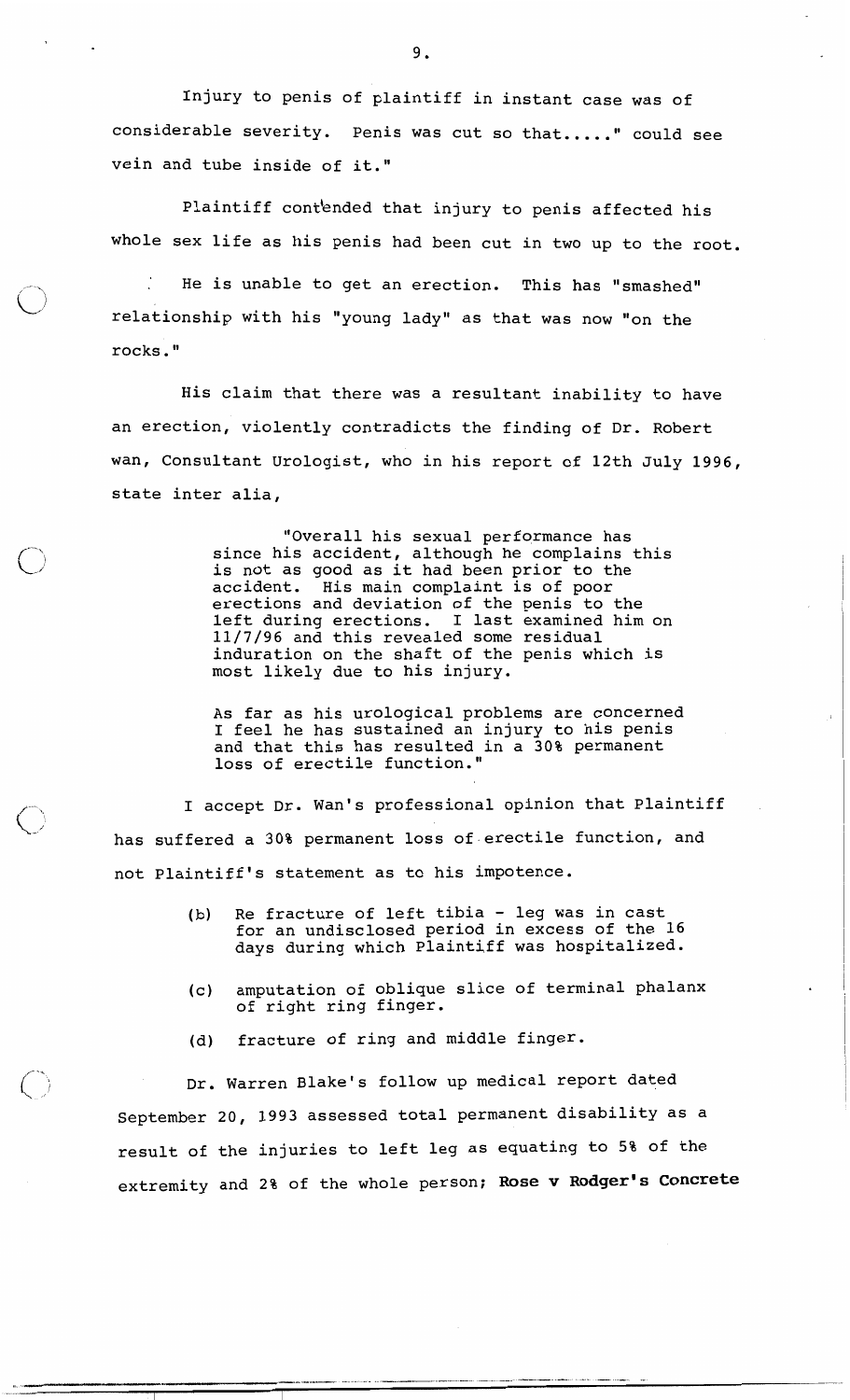**Block Works Ltd. 23.7.92** - **Harrison's Casenotes 2 page 15.**  Amputation to ring finger, fracture at base of terminal phalanx of right hand, amputation to tip of middle finger of right hand. 45% disability of the function of the right middle finger - 25% disability award for pain and suffering. \$55,000.00

**Francis v. Sayers** - **Harrison's Casenotes 2 p. 47** - **15.11.91**  Fracture of left tibia - chance of osteoarthritis developing in left knee joint. Damages were assessed by consent, in the sum of \$75,000 inclusive of costs.

**Junior Freeman v. Central Soya et a1 p, 239 Khan's Volume 2**  Personal injuries cited with resultant disabilityimpotence. Award made then for Pain, Suffering and loss of

amenities was \$40,000.00.

Currently that award would be approximately \$541,300.00

**Eaton Edwards v. Tennyson Taylor et a1** - **Harrison's Casenotes 2 page 31** 

> Fracture was to right femur with multiple lacerations and abrasions to face and back of head, as also four broken teeth and glass splinter in the eyes. Award made then for Pain and Suffering and loss of amenities was \$180,000.00. This award would currently be approximately \$973,532.00

Manning v. DeSouza C.L 1988/M97

Compound comminuted fracture of left femur fibula and tibia.

Injuries in this case are comprised of more serious fractures than in the instant case.

 $\mathcal{L}_{\mu}(\mathbf{r}^{\prime})$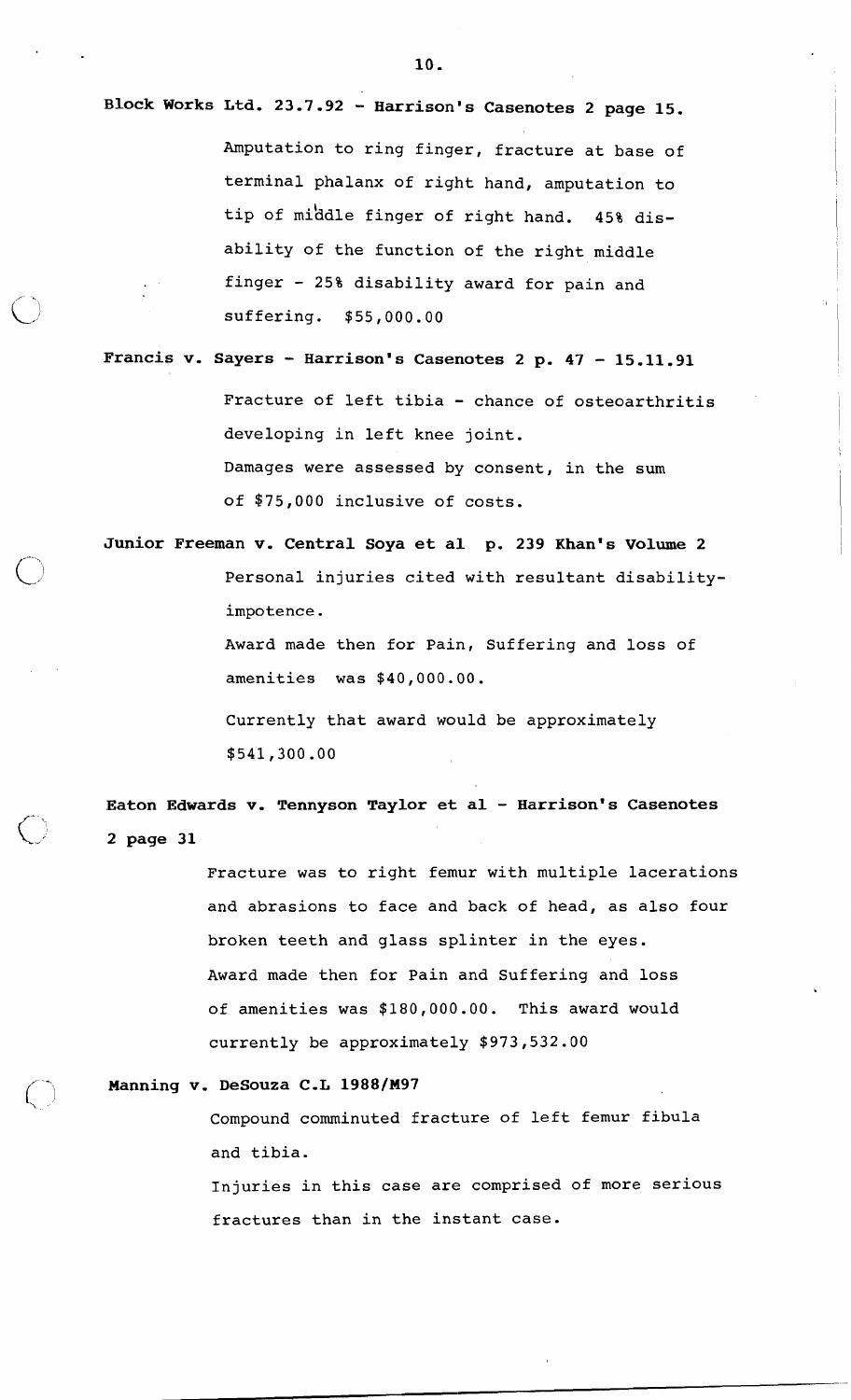Award for Pain and Suffering and loss of amenities was \$265,000.00 Current value of such an award would be approximately **I**  \$124,592.02.

I have considered the cases cited and the injuries received by Plaintiff. The injury to his penis was particularly significant. He can no longer take part in cricket and football two games he played before injury. Consequently award for pain and suffering and loss of amenities is  $$1,750,000.00$ .

## **LOSS OF FUTURE EARNINGS**

Was Plaintiff entitled to any awards under this head?

"If he is earning less than he was earning before the accident, he has a claim for loss of future earnings which is assessed in the ordinary multiplier multiplicand<br>basis" per Browne L.J. in Moeliker v. per Browne L.J. in Moeliker v. A. Reyrolle & Co. Ltd. (1977) 1 AER

On 5th March 1990, date of accident, Plaintiff was earning \$548.40 per week (i.e regular 40 hour week at \$13.71 per hour). On 15th October 1996, Plaintiff was earning in his new employment selling chicken and drinks, an amount of \$1990.00 per week. Plaintiff was therefore earning more than he was earning before the accident and is therefore not entitled to loss of future earnings.

Damages for Plaintiff are assessed as follows:

Special Damages:- \$253,144.60

with interest at 3% per annum from 5th March 1990.

General Damages:-

Pain, Suffering and loss of Amenities \$1,750~,000.00

with interest at **3%** per annum from service of the Writ.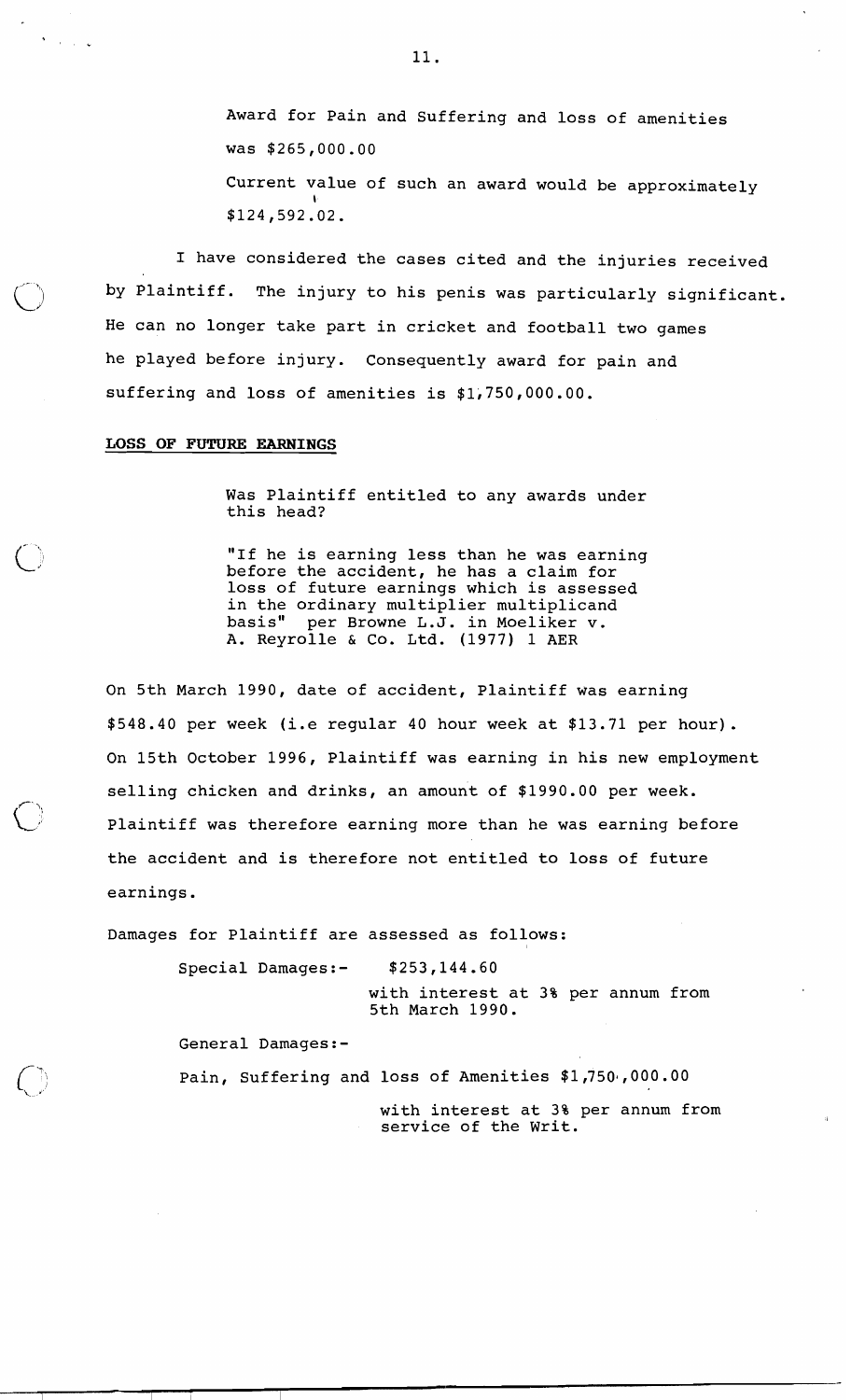and found himself "going up in the air". He fell and could not get up as he could not move.

His pants was split in four; his left leg was immobile, **t**  part of ring finger of right hand was missing. There was a big wound to'area of groin making it possible to see inside his testicles; his penis was cut so that he could see the tube inside it - left side of penis was cut. Middle finger of right hand was "burst." He was rushed to Defendant's facilities at Ewarton by Amublance attended to by nurses and company doctor, Dr. Excell. He was subsequently transported to Medical Associates Hospital where he was subsequently attended to by Doctors Warren Blake, G. Smith and Robert Wan. He became unconcious and an operation was performed on him. He was in great pain and helpless. He remained in hospital for about sixteen (16) days.

On his discharge from hospital he relied on the help of his girlfriend and also acquired services of a helper for three days weekly at a cost of Six hundred dollars (\$600) per week. Sometime later he was able to move around with the aid of crutches.

Visits to doctor and to physiotherapist continued long after his discharge from hospital.

In June 1992, while still recuperating from the effects of his injuries, Plaintiff said that he was told by Defendant's Personnel Manager that he had deserted his job.

Efforts made by Plaintiff to find other employment proved futile so he ''started a little business selling chicken and drinks. "

Medical reports from Drs. G. Dumas, Warren Blake, Granville Smith and Robert Wan respectively were tendered by Plaintiff as part of an agreed bundle of documents - Exhibit 1.